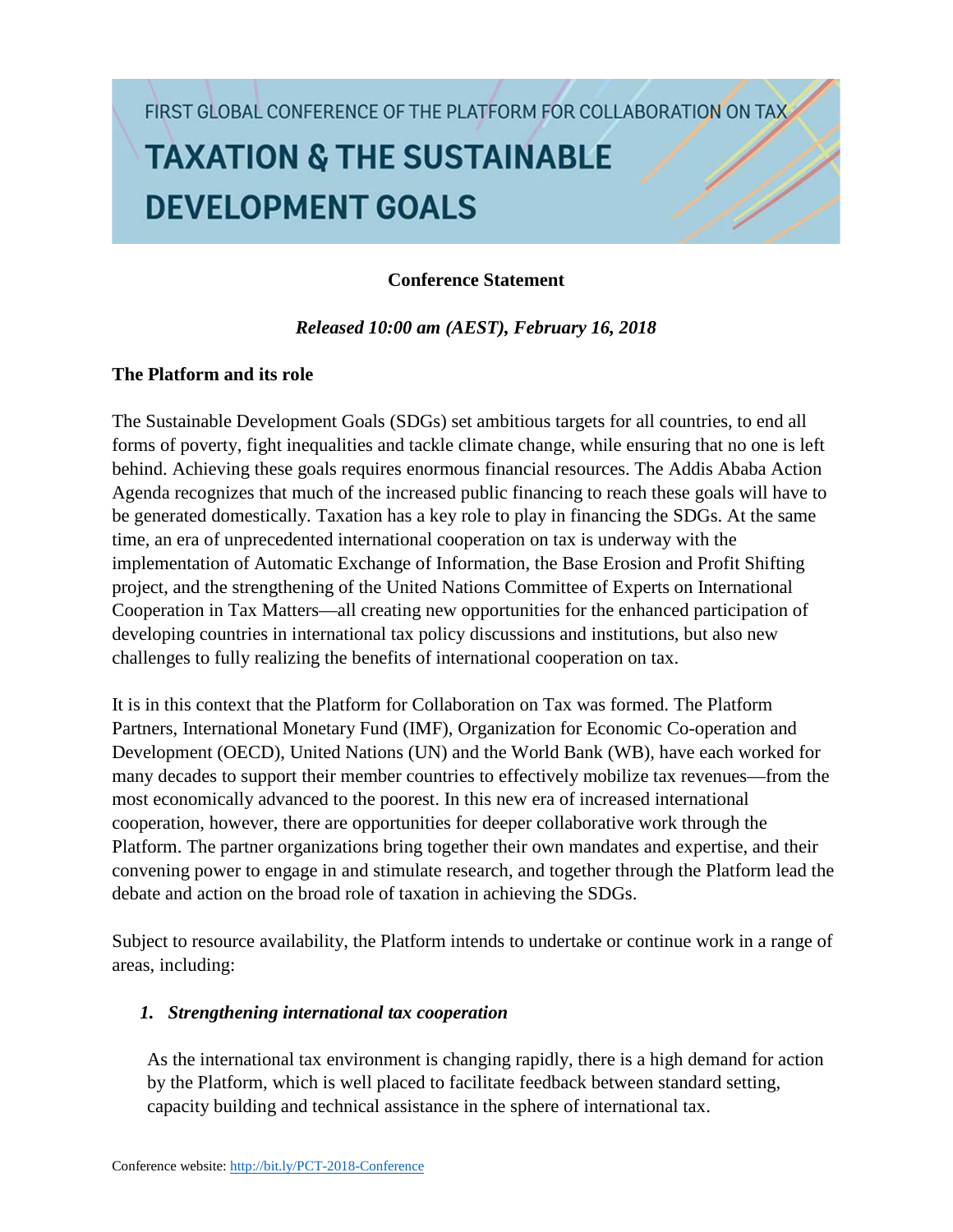To respond to this demand, Partners will further increase coordination and cooperation at the global and country levels. Guidance for developing countries (e.g., through the various Toolkits that the Platform has produced, and continues to work on, to help developing countries in high priority areas of international taxation) will provide a basis for some of this work. The Platform will also support developing countries to analyze and articulate their views on important international tax issues which will feed back into the international forums and standard setting processes.

### *2. Building Institutions through Medium Term Revenue Strategies*

In their 2016 report "*Enhancing the Effectiveness of External Support in Building Tax Capacity in Developing Countries,"* the Platform Partners advocated for "Medium Term Revenue Strategies" (MTRS) - a new approach to support countries in reforming their tax systems. These are intended to facilitate a country driven process to develop multi-year, holistic and realistic plans for revenue policy, legal and administrative reforms consistent with the countries' development goals, and to enhance the ability of their tax systems to achieve strong, robust growth and wider social objectives. They are envisaged as part of the country's institution building process, as broad stakeholder engagement in MTRS development can help shape the relationship between citizens and their governments. This approach is in the initial stages of its implementation, with the Platform playing a significant role in a first wave of countries in 2018. Aiming to reach the full potential of this approach, Partners will foster an inclusive process of collaboration and information sharing, as well as encourage stronger leadership from the country governments, and broad societal engagement.

#### *3. Promoting partnerships and stakeholder engagement*

SDG 17 emphasizes the importance of partnerships and international support in realizing the SDGs, including in tax. The Platform is just one form of partnership that is needed to make progress on this goal at the global and country level. As this conference has demonstrated, achieving the SDG's requires actions from all stakeholders. The Platform's success depends on its ability to foster wider relationships, including through convening governments, regional tax organizations, civil society and the business sector.

This conference is the beginning of a process of regular, structured dialogue with the full range of stakeholders.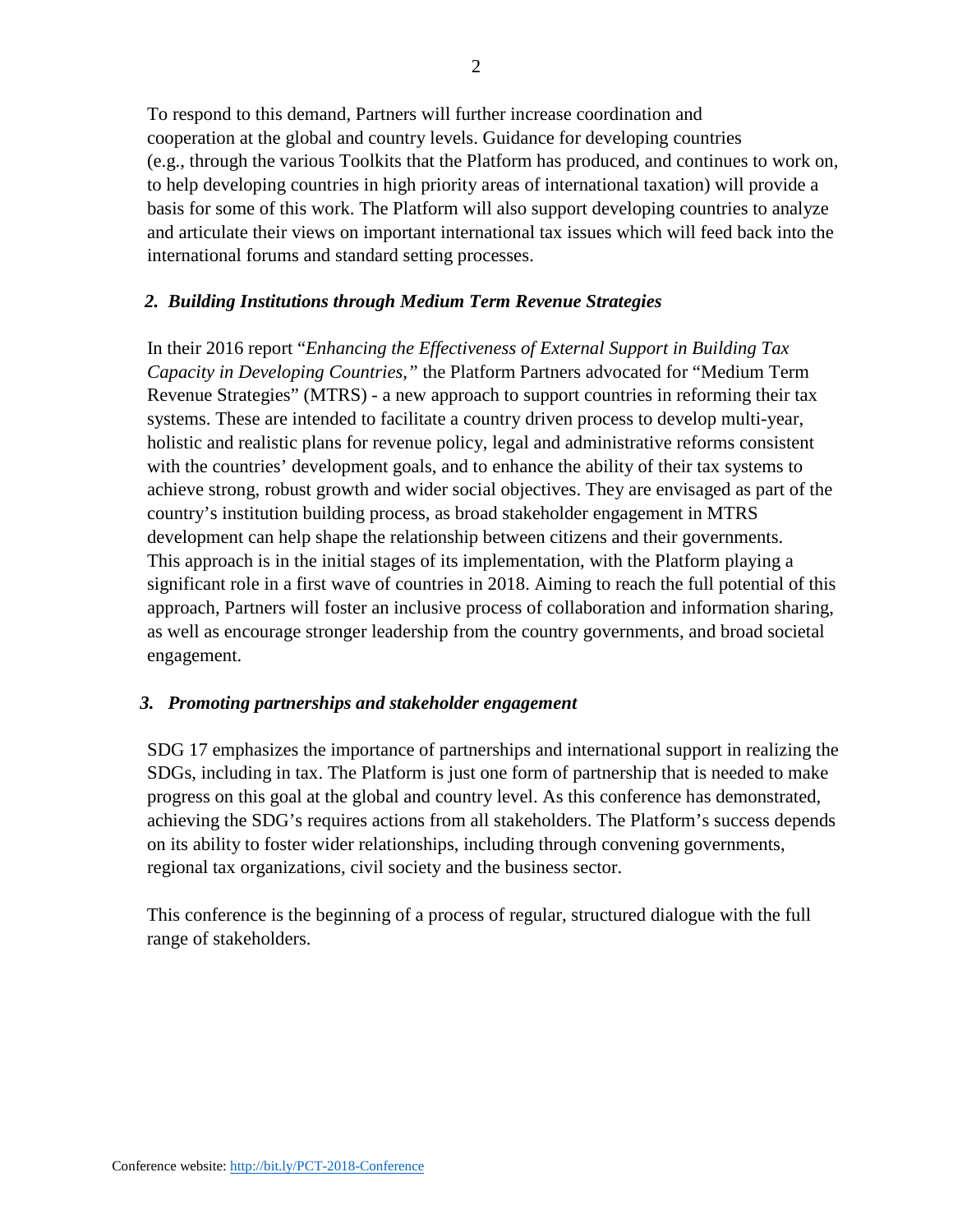The following box includes a list of immediate and concrete actions related to the above three areas, which additional resources permitting, the Platform intends to undertake or continue:

### **PLATFORM ACTIONS TO TAKE THE TAX AGENDA FORWARD**

- On a regular basis, working with others including the Addis Tax Initiative, we will help to give a comprehensive picture of the total effort of international, regional and bilateral partners in supporting developing countries on tax matters.
- We will integrate, and aim for the highest possible standards of transparency in the provision of information about our capacity development activities in developing countries through the Platform website.
- On international tax we will scale-up our joint work to support developing countries to address tax transparency and base erosion and profit shifting, including on treaties.
- Working together with other stakeholders, we will seek to provide coherent and consistent international tax policy advice.
- We will complete the Platform Toolkits to help countries address challenges in international taxation, and launch an expanded outreach program to support the development and use of the Toolkits. We will respond to additional concerns raised by countries with analytical work, recommendations and guidance.
- We will provide, in mid-2018, an update to the G20 on tax certainty and developing countries.
- We will analyze and report on the spillovers and opportunities from changes in the international tax environment on and for developing countries.
- We will work together to support the development of country-led MTRSs, including through the involvement of bilateral partners, and report on outcomes. We will align our support according to the plans set out by governments.
- We will help developing countries access the knowledge, experience and good practices in tax administration, starting with the use of technology, working with the Forum on Tax Administration, regional tax organizations and other partners.
- We will support the participation of developing countries in tax policy discussions at international fora.
- We will launch a multi-year *Tax and SDGs Program*, that will include components on taxation and health, education, gender, inequality, environment, and infrastructure.
- We will establish a regular dialogue between the Platform and stakeholders—most importantly developing country governments.
- We will review current practice, and provide guidance and recommendations, on the tax treatment of ODA funded goods and services.
- To help deliver this agenda we will seek to secure donor funding for the expanded work program, supported by a strengthened Platform Secretariat.